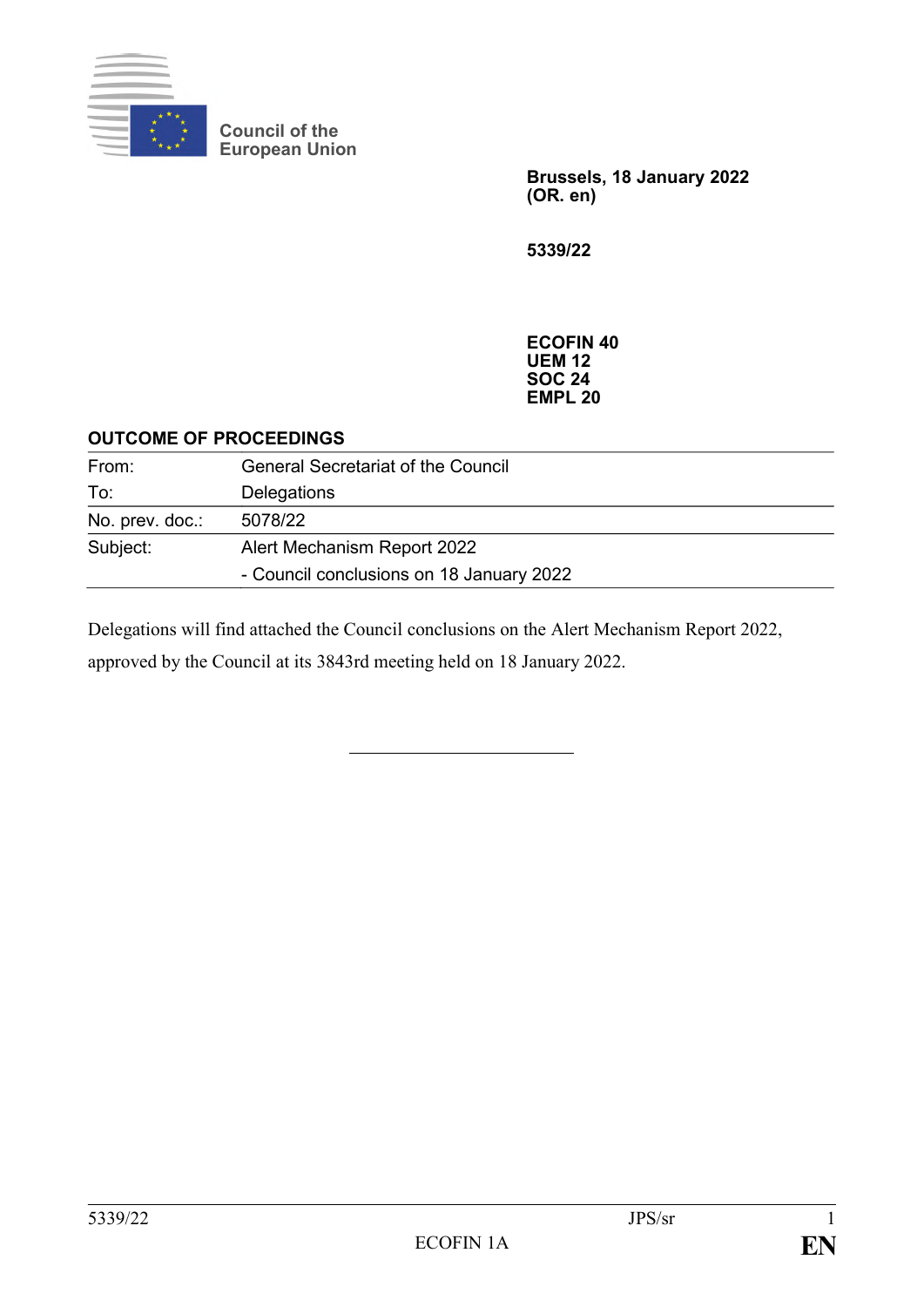## **ALERT MECHANISM REPORT 2022**

– ECOFIN Council Conclusions –

## The Council (ECOFIN):

- 1. RECOGNISES that the EU economy is recovering from the recession after the outbreak of the COVID-19 in early 2020, though the economic outlook remains highly uncertain in the context of the recent sharp increase in infection rates. NOTES that the economic reopening has brought a marked increase in demand but activity is currently constrained by supply bottlenecks. ACKNOWLEDGES that the pandemic aggravated macroeconomic risks and exacerbated divergences in the economic performance and increased inequalities, both within and across EU and euro area countries.
- 2. UNDERLINES the importance of the continued implementation of the Macroeconomic Imbalance Procedure and WELCOMES the Alert Mechanism Report 2022, which initiates its eleventh annual round. EMPHASISES the importance of early detecting, preventing and correcting imbalances that hinder the proper functioning of Member States economies, the Economic and Monetary Union or the European Union economy as a whole.
- 3. BROADLY AGREES with the assessment of the Alert Mechanism Report regarding the evolution of macroeconomic imbalances in the EU and within the euro area, and emerging risks. NOTES that the sharp recession in 2020 interrupted the correction of macroeconomic imbalances related to high private, government and external debts. In addition, the large-scale public and private borrowing undertaken to preserve jobs and the production capacity, cushioning families and firms from the impact of the pandemic, added further to government and private sector debts. Recently, debt ratios have been stabilising or have started declining in most EU countries after increasing markedly last year, benefitting from the marked economic recovery, together with accumulated higher savings of households and corporates during the pandemic. ACKNOWLEDGES that a deterioration in public and private asset quality may affect the balance sheets of financial institutions, whose profitability remains low in most Member States.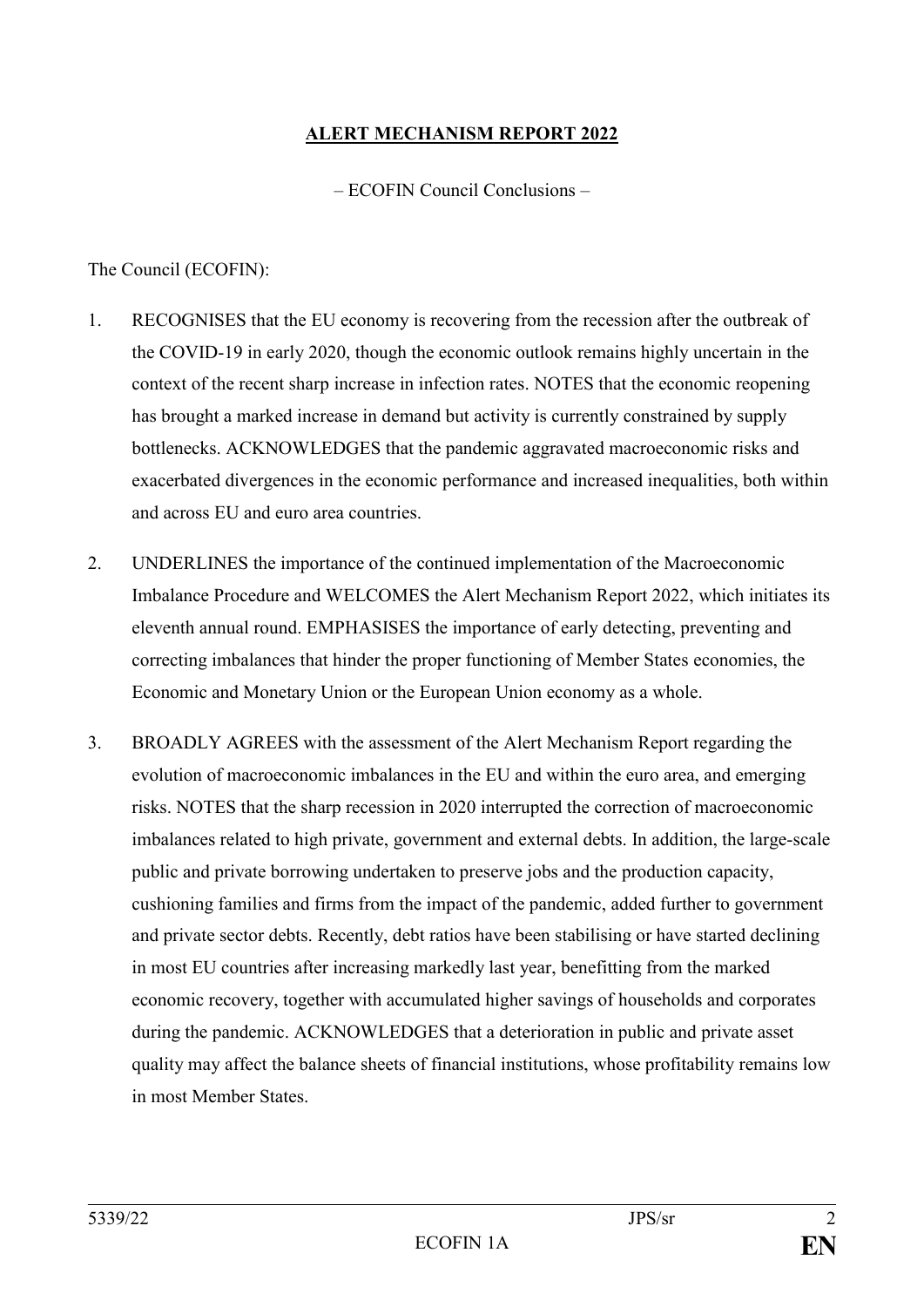- 4. RECOGNISES that the pandemic has temporarily affected external accounts but has not fundamentally changed current account patterns. TAKES NOTE that the euro area current account declined temporarily in 2020 but is growing strongly and is returning to its previous level in 2021. ACKNOWLEDGES that large current account surplus persists for the euro area as a whole, which suggests there is space to sustain demand. NOTES that current account surpluses remain large in some Member States and that external accounts have deteriorated temporarily in Member States where cross-border tourism is more significant, with signs of corrections emerging, including in some Member States with large negative net international investment positions.
- 5. TAKES NOTE of the fact that housing markets have gained further dynamism over this crisis and that the risks of house price overvaluation are rising, increasing concerns in particular in the Member States where household debt is high. NOTES that cost competitiveness pressures may be picking up strongly with the recovery, amid some labour shortages and the current spike in energy prices, especially in the Member States less affected by the crisis.
- 6. WELCOMES the high-quality analysis in the Alert Mechanism Report and APPRECIATES that the Commission continues using analytical frameworks developed in consultation with Member States. WELCOMES that the report continues to include a forward-looking assessment of the potential implications of the crisis for macroeconomic stability and the evolution of existing macroeconomic imbalances. This is particularly relevant given the significant uncertainty around the full impact of the COVID-19 crisis. RECALLS the still substantial uncertainty about the evolution of the economies and UNDERLINES the need for prudence in drawing conclusions on imbalances based on forecast data.